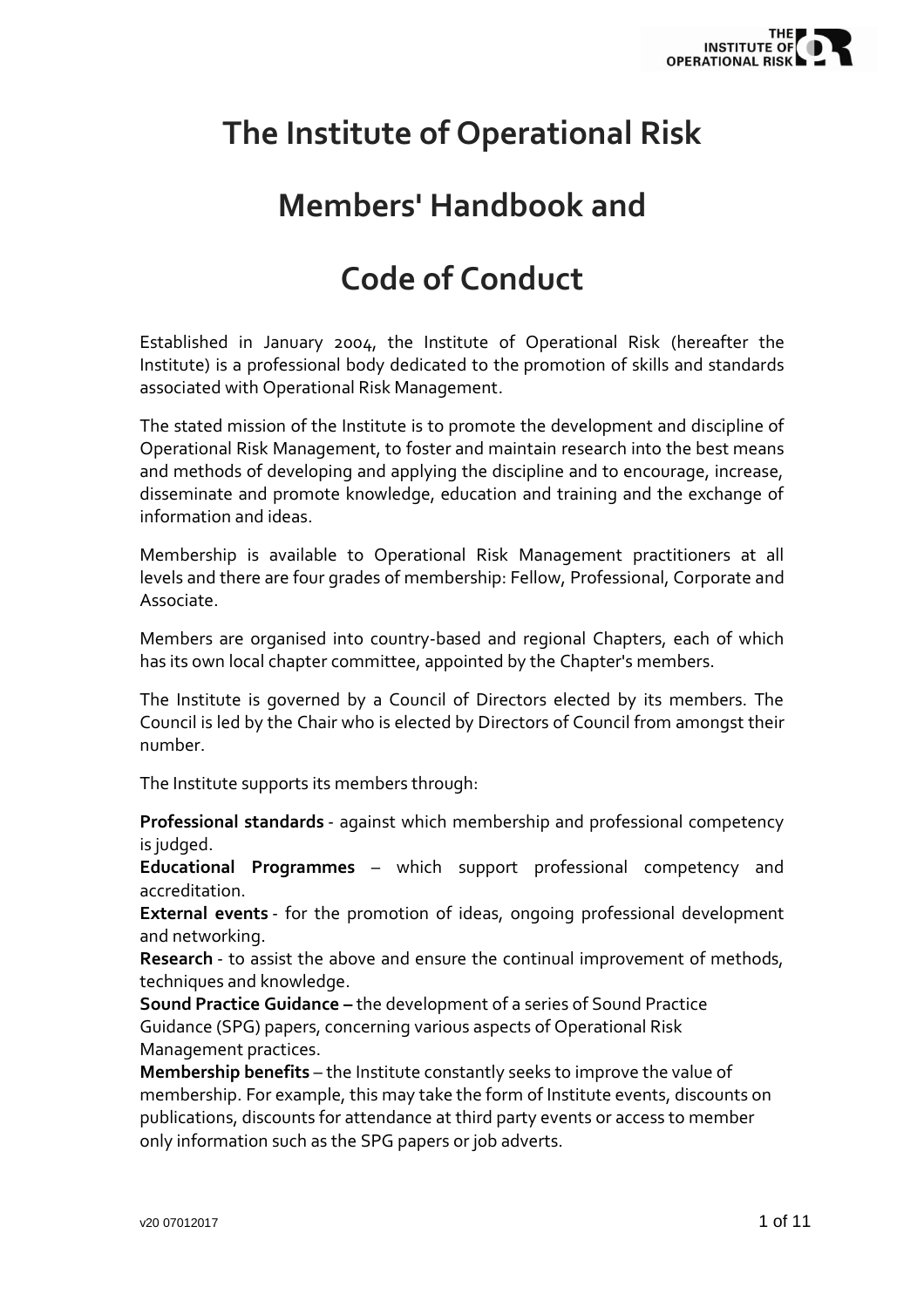

Members are positively encouraged to take part in as many of the activities of the Institute as possible.

The Institute's Handbook is a living document and will be refreshed on a regular basis.

# **Grades of Membership**

There are four grades of membership available at the Institute.

#### **Fellow**

The top grade of membership, awarded to those who are considered to have made a significant contribution to the discipline of Operational Risk Management or a significant contribution to the Institute itself. Fellows are permitted to use the designatory letters **FIOR** whilst they remain members.

## **Professional**

For those with a minimum of two years' practical experience and who are currently active in a risk-related role. This may include individuals currently working in internal audit or compliance. This category is also open to those working in academia. Members are permitted to use the designatory letters **PIOR**.

## **Corporate**

Corporate Members are firms, associations and other legal entities that wish to avail their employees of the benefits of membership in the Institute. The entity is the member and the employee the representative. Corporate Members have certain obligations in the area of hosting local chapter events, while representatives have full access to the benefits open to other membership grades, other than voting rights and the right to serve as an office holder within the Institute.

## **Associate**

For those who are starting out on their career (with less than two years experience in a risk-related role), or who are interested in learning more about Operational Risk Management, or are actively engaged in research, education and training, or an associated field.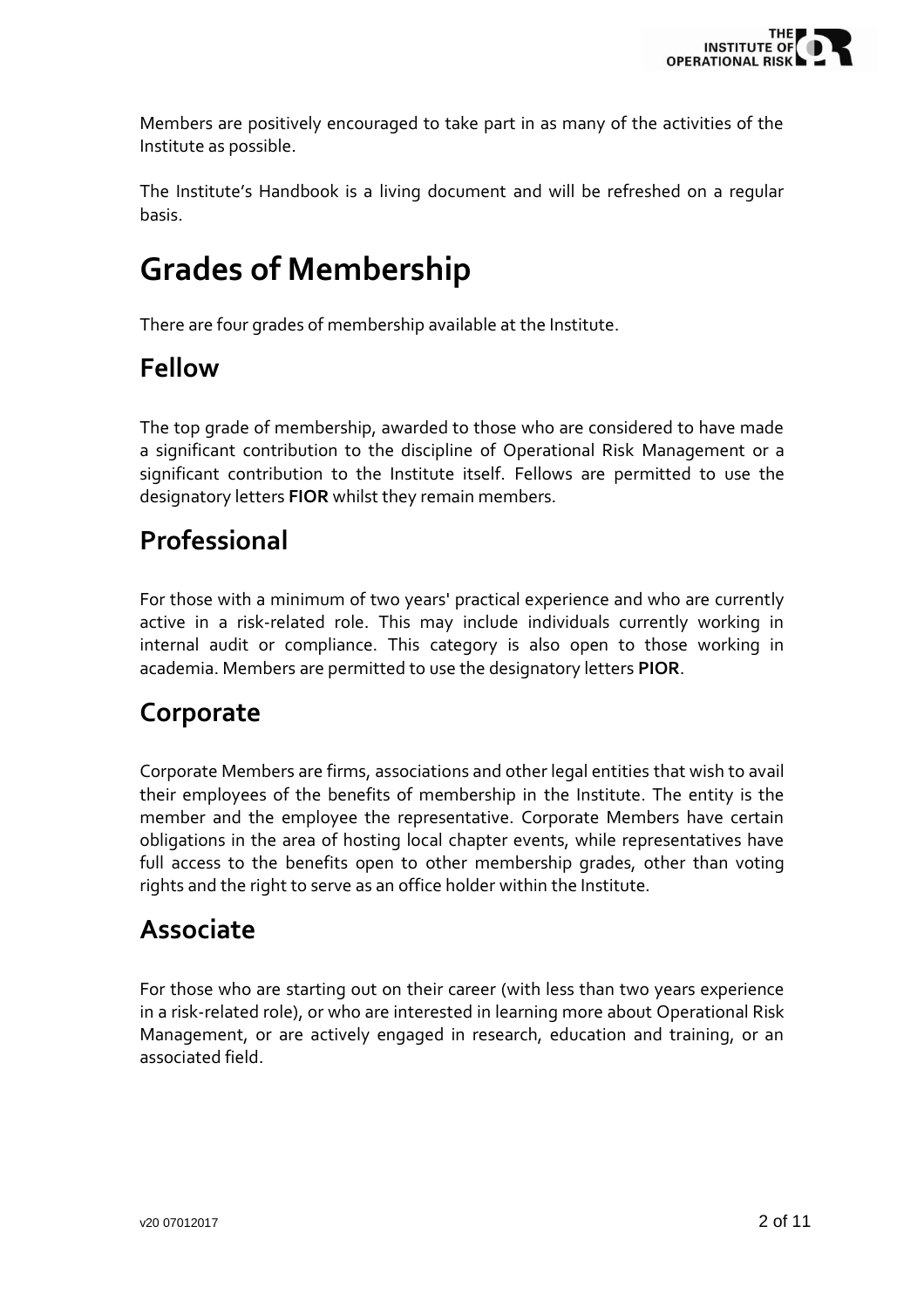# **Code of Conduct**

The Institute requires all of its members to uphold and comply with its Code of Conduct as follows:

1. To act honestly and fairly at all times in dealing with fellow members of the Institute, colleagues, clients, customers and others;

2. To act with integrity and avoid any behaviour which damages or risks damaging the reputation of the Institute or of fellow members;

3. To obey all relevant laws and regulations;

4. To declare and then manage any conflict of interest;

5. To maintain and develop professional competence through continuing learning and promote the development of others;

6. To uphold the highest personal and professional standards applicable to Operational Risk Management.

**Examples** 

.

The following provide examples of conduct for each element of the code that is not acceptable. Note that they are illustrative and not exhaustive.

- 1. Hiding facts material to making informed decisions or which knowingly give an advantage over others;
- 2. Sending inappropriate or derogatory emails or using language in any form which is damaging to others or could be perceived as harassment or bullying;
- 3. Being subject to any employer's disciplinary process or regulatory sanction. Being convicted of any criminal offence.
- 4. Allowing a personal relationship or business matter to influence your approach to IOR matters i.e. seeking to influence either by omission or act a decision from which you will gain some benefit.
- 5. Not completing employer's mandatory training on risk management or ethics or not undertaking any professional development in the last 12 months.

# **Complaints**

Members may raise a complaint against the Institute or any member, in confidence,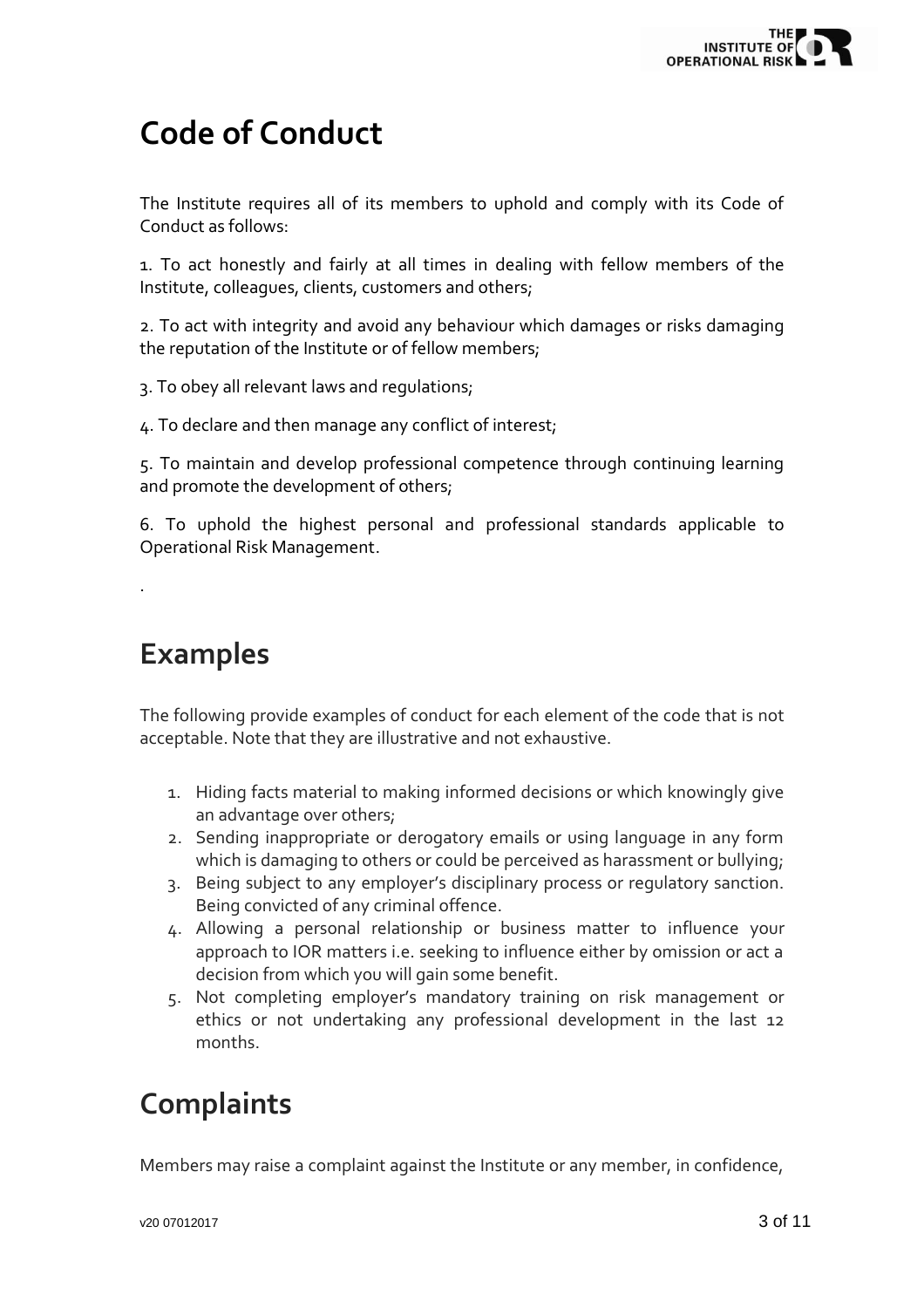

at any time. Complaints are managed, in the first instance, by our Designated Complaints Officer and Council monitors any such complaint on a regular basis.

How to raise a complaint is set out in Chapter 7 of the Institute of Operational Risk Policy Handbook which is available on the Institute website (see below). The policy also sets out the timelines and process for dealing with complaints.

# **Sanctions**

Breaches of the Institute's Code of Conduct will be taken seriously. Such breaches may be subject to sanctions and these are set out the Chapter 5 of the Institute's Policy Handbook which is available on the Institute's website (see below).

In brief, the usual penalties for misconduct are:

Stage 1: First written warning that any further breach will result in suspension or termination of membership, depending upon the circumstances.

Stage 2: Final written warning which may or may not include suspension of membership during any investigation.

Stage 3: Termination of membership or other action, which may include an extension of a final written warning with a further review period.

Gross misconduct will usually result in immediate suspension or termination of membership from the Institute without warning.

# **The Chatham House Rule**

#### <http://www.chathamhouse.org/about-us/chathamhouserule>

To make our events as productive as possible they are held under the Chatham House Rule. Attendees are free to use the information from the meetings on the understanding that the identity and affiliation of speakers and of any organisations the speakers refer to are not disclosed unless such information is already in the public domain.

Prospective attendees must consider this stipulation prior to attending and attendance is considered to be consent.

We find that this encourages open and frank discussion and is an important factor in the high quality of our gatherings.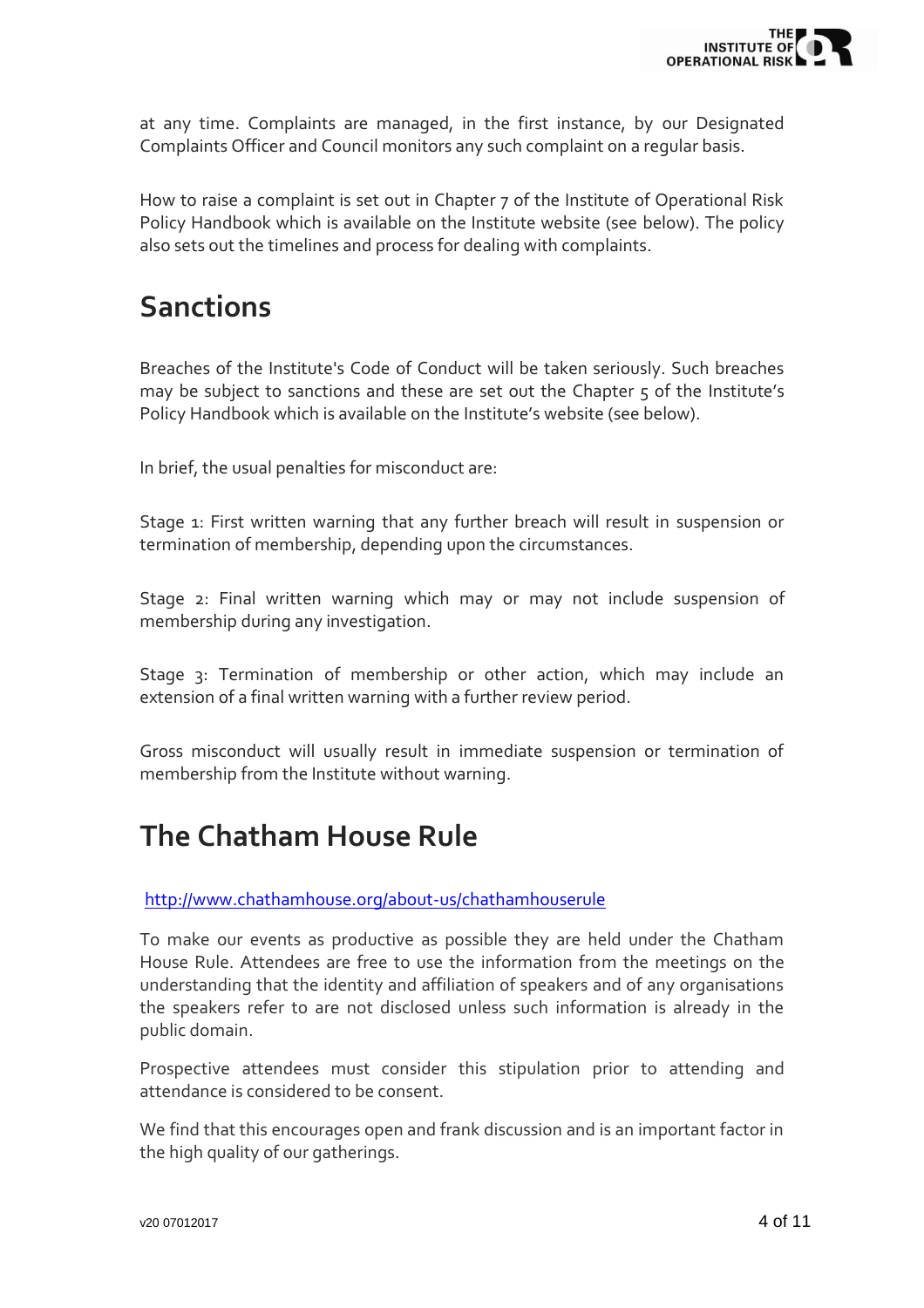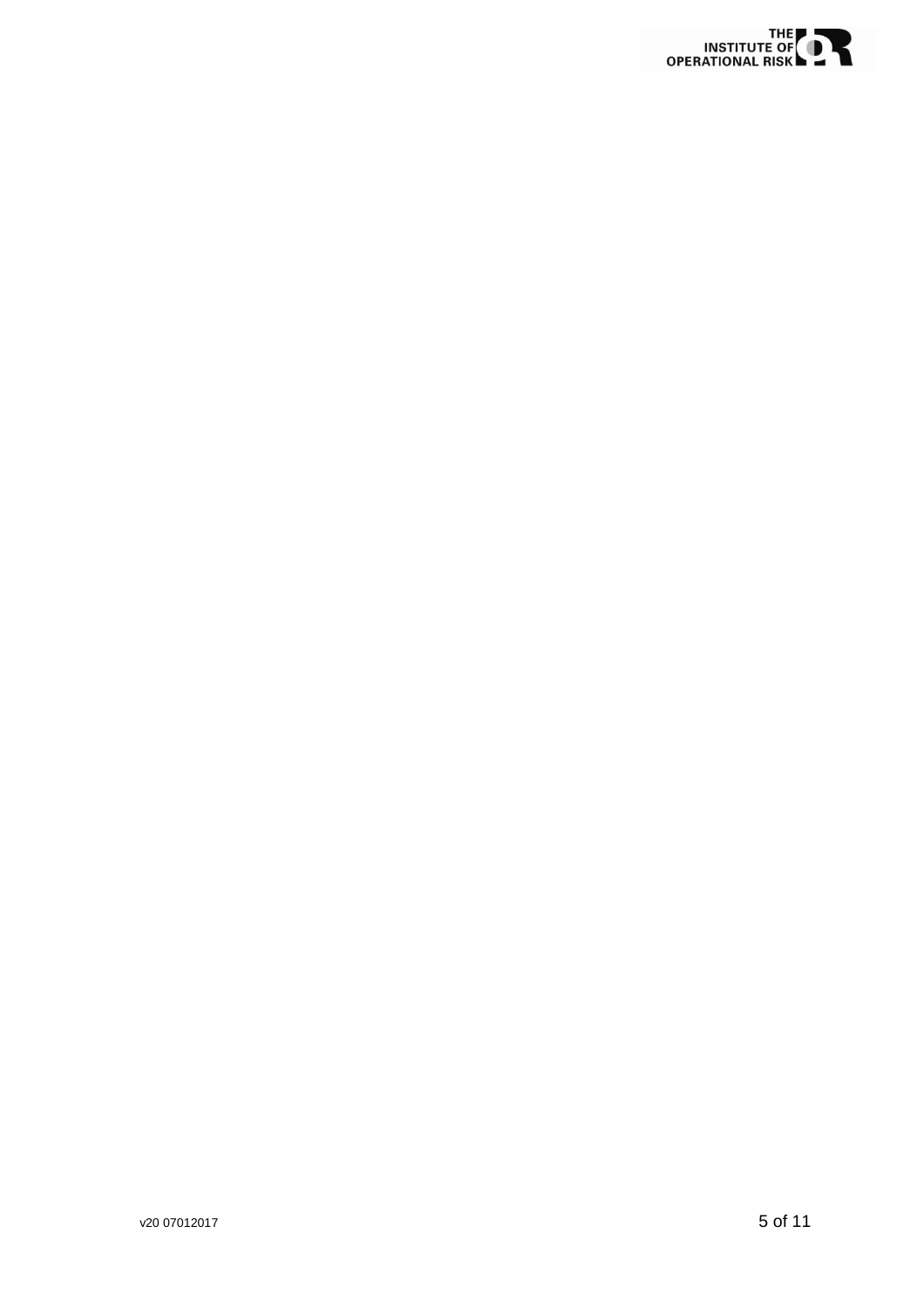

# **Continuous Professional Development**

## **What is CPD?**

Continuing Professional Development (CPD) can be defined as: "The systematic maintenance, improvement and broadening of knowledge, experience and skills, and the development of personal qualities helpful in the execution of professional duties throughout a career."

#### **Who should undertake CPD?**

The Institute expects all individual members regardless of status within the Institute and regardless of their experience, to take responsibility for their own continuous development in this field.

### **Why CPD?**

All professional disciplines face a fast changing environment, and especially Operational Risk management as the discipline continues to develop. This environment means that members must continuously strive to keep their skills and knowledge as up to date as possible.

Experience at work alone is not enough; CPD is an essential further dimension by which members can ensure they are maintaining, strengthening and further developing their professional skills and abilities.

In common with most other comparable institutes, the Institute maintains its own CPD policy, and makes the assumption that time spent in relevant study or other recommended activity is an indication of increasing expertise.

## **How can you achieve CPD?**

The Institute defines CPD in terms of hours of accepted CPD training. In any one year, each member of the Institute is expected to complete at least 30 hours of professional development.

The minimum requirements of time spent in each activity type are there to challenge members to take part in all the constituents of CPD.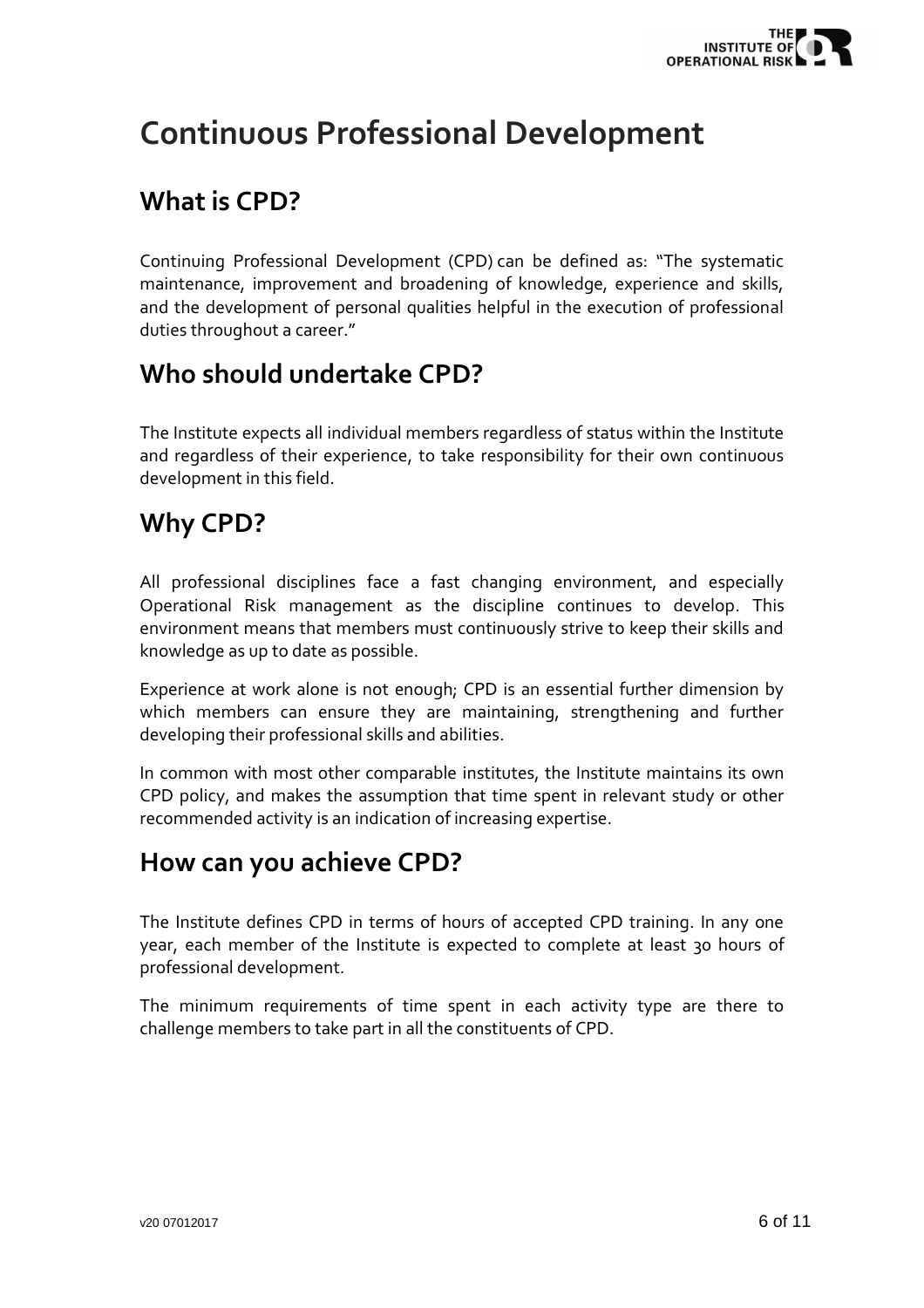

## **How can CPD be recorded? The CPD Log**

The CPD log is available to download from the Institute's website.

Each member should account for all CPD training in the IOR CPD Log. This log must be available for inspection, and individual logs will be called in for inspection throughout the year. Members may, if necessary be asked to explain the relevance of the CPD recorded to their personal professional development.

If, at the discretion of the Council of the Institute, a member's CPD is judged insufficient, the member may be asked to undertake further work, and will be given advice and assistance on finding suitable opportunities. The Institute expects such cases to be exceptional.

In addition, each member may, be asked to attest to the satisfactory completion of the previous year's CPD when renewing their membership subscription.

To allow for inspection, members should keep their logs and any certificates of relevant training completion they are awarded for 6 years.

#### **What are the CPD elements?**

CPD is divided into 3 categories, which should add up to at least 30 hours, and within that total each member should complete at least an hour of work per year under each category. These categories are:

#### **1 Training**

Activities that are active and participatory, and are part of some recognised formally constituted training, conference, knowledge transfer or briefing scheme. Computerbased training is included here.

Maximum claimable hours : 28

Minimum claimable hours : 1

#### **2 Self-directed Learning**

All unaccompanied learning activities, including internet-based research, except computer-based training included in 1 above.

Maximum claimable hours: 10

Minimum claimable hours: 1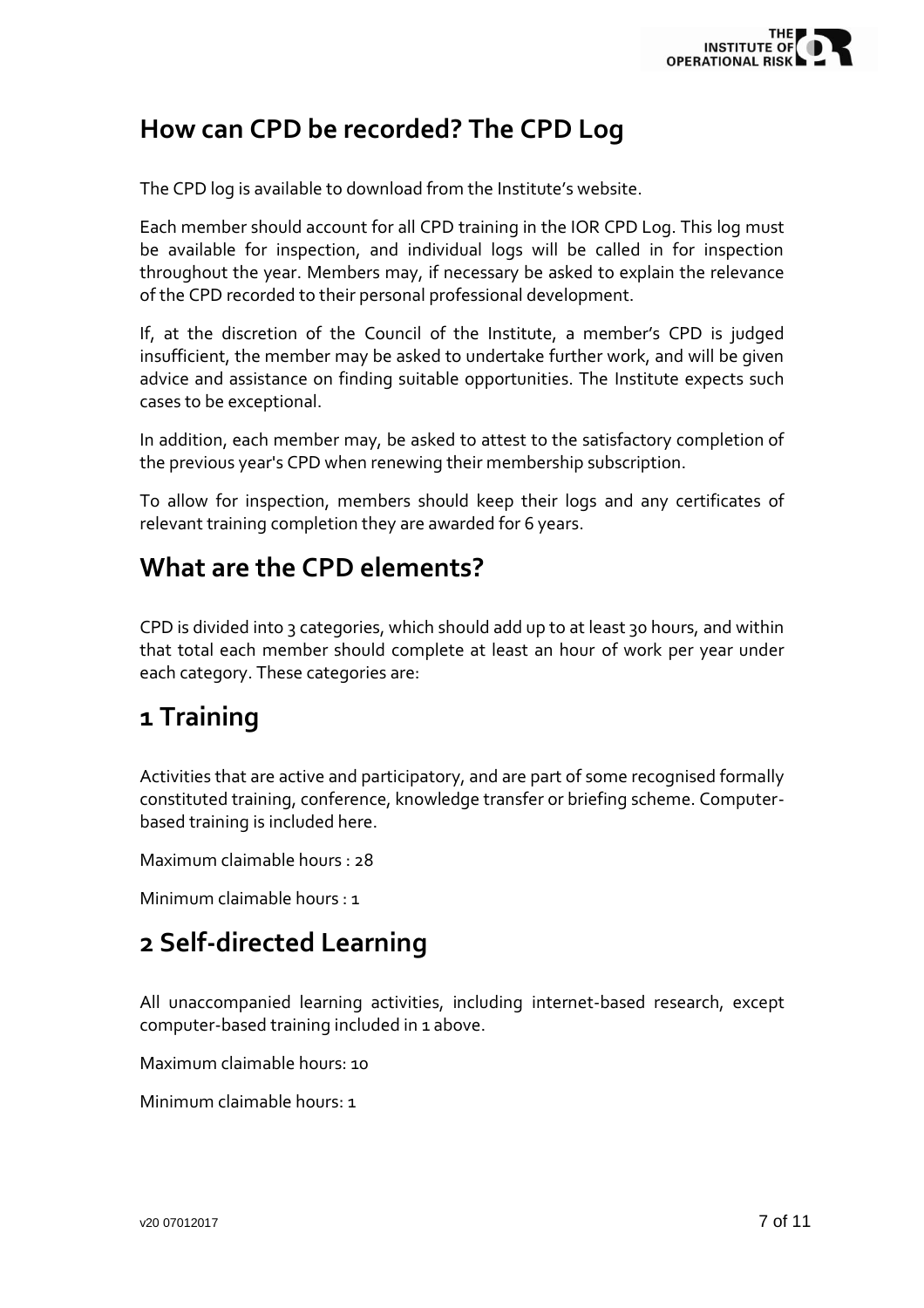# **3 Development of Others**

Where a member of the Institute provides operational risk related training to other members of the Institute or to non-members, including conference or other event presentations:

Maximum claimable hours : 20

Minimum claimable hours : 1

#### **What activities are accredited for CPD?**

There is a very broad range of training and knowledge transfer that is potentially suitable for members to pursue as CPD. The Institute gives permission to members to self-certificate their own training, providing that this training is clearly recorded in the individual member's CPD log, and meets the requirements of the 3 elements detailed above. Such training should be clearly relevant to this purpose, and may be subject to challenge when individual logs are called in for inspection.

Contact [info@ior-institute.org](mailto:technology@ior-institute.org) if you require further information.

In addition, the institute accredits some courses for CPD as a guide for members. These will include the training events which the Institute runs. Those other courses or programmes from other institutes and organisations which are accredited will be listed on the IOR website.

#### **Can you apply for a concession?**

The CPD team is contactable via email to [info@ior-institute.org](mailto:technology@ior-institute.org) will provide the first contact point for consideration of any concessions. It may be the case that individual members will have compelling personal reasons for an exception to the policy, and these will always be considered sympathetically, by the Institute's Council in the final instance.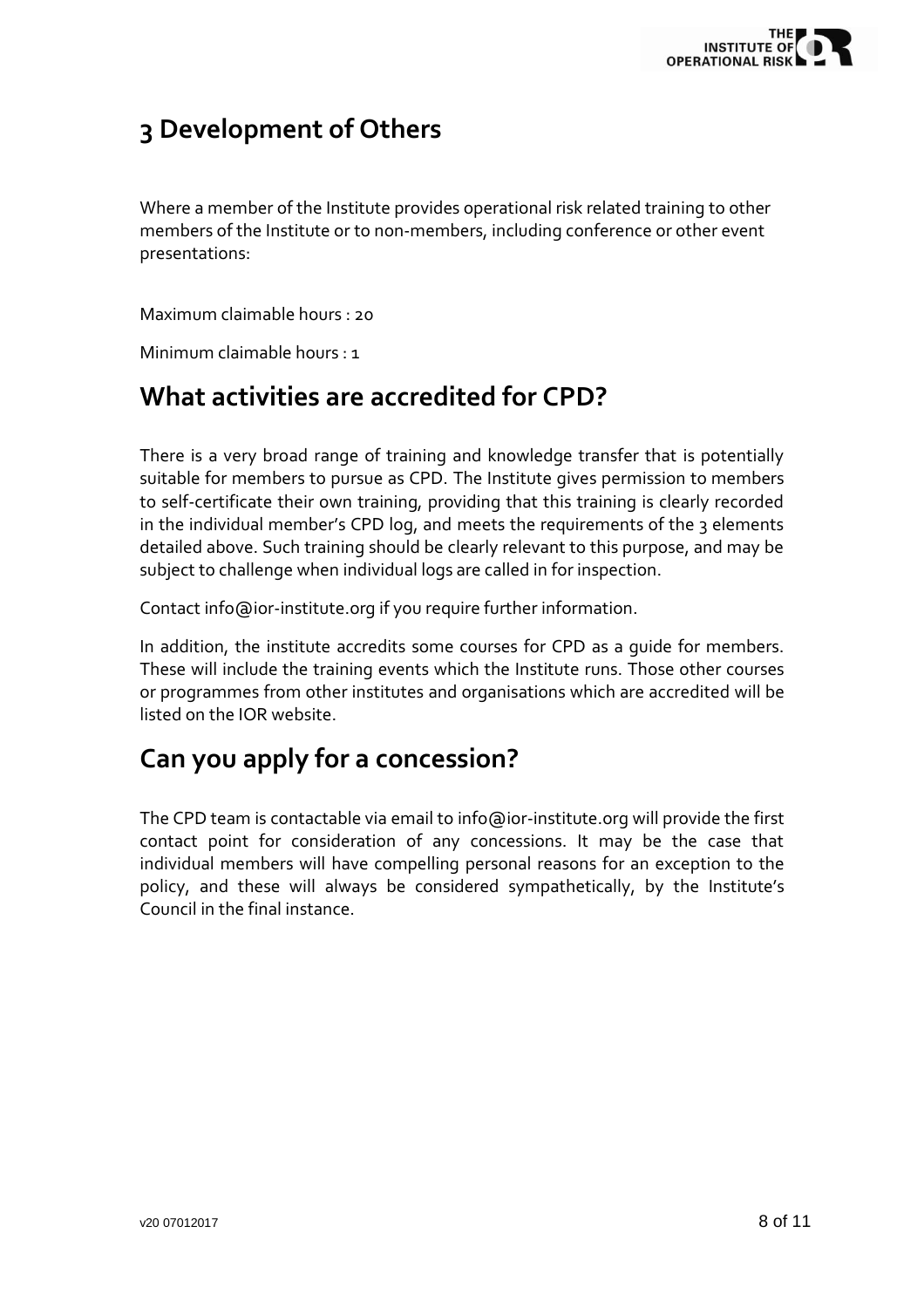

# **Examples of CPD**

### **1 Training**

#### Sources:

Specialist training providers either in-house or independent, providers of academic training including educational establishments, and institutes or societies. This category will include the formal training run by the Institute.

Delivery:

Courses, conferences, workshops, structured discussions and formal computerbased training. Completion required may range from attendance through to presentation, to formal examination and dissertation. A variety of evidence may be provided, including self-certification of attendance or completion or other forms of certification including qualifications.

Computer-based learning of sufficient quality by a specialist provider.

## **2 Self-directed learning**

Sources:

A wide range of specialist providers of information in fields of relevance to Operational Risk:

Accepted academic and practical authors on theory and practice, and regulatory and supervisory bodies.

The proceedings of governance bodies and discussions of the development of operational risk practice.

The works of individual organisations such as their own policies and procedures with regard to operational risk.

The use of regular professional journals and magazines should be carefully assessed to ensure that material recorded as CPD is of sufficient professional quality.

Delivery:

A wide range of reading materials including paper and electronic format, the latter available in many forms including through internet and intranet search, including the relevant parts of the Institute's website. Materials may be made available through for example commercial publishers, individual organisations under various conditions of confidentiality, and research institutes and libraries such as the British Library.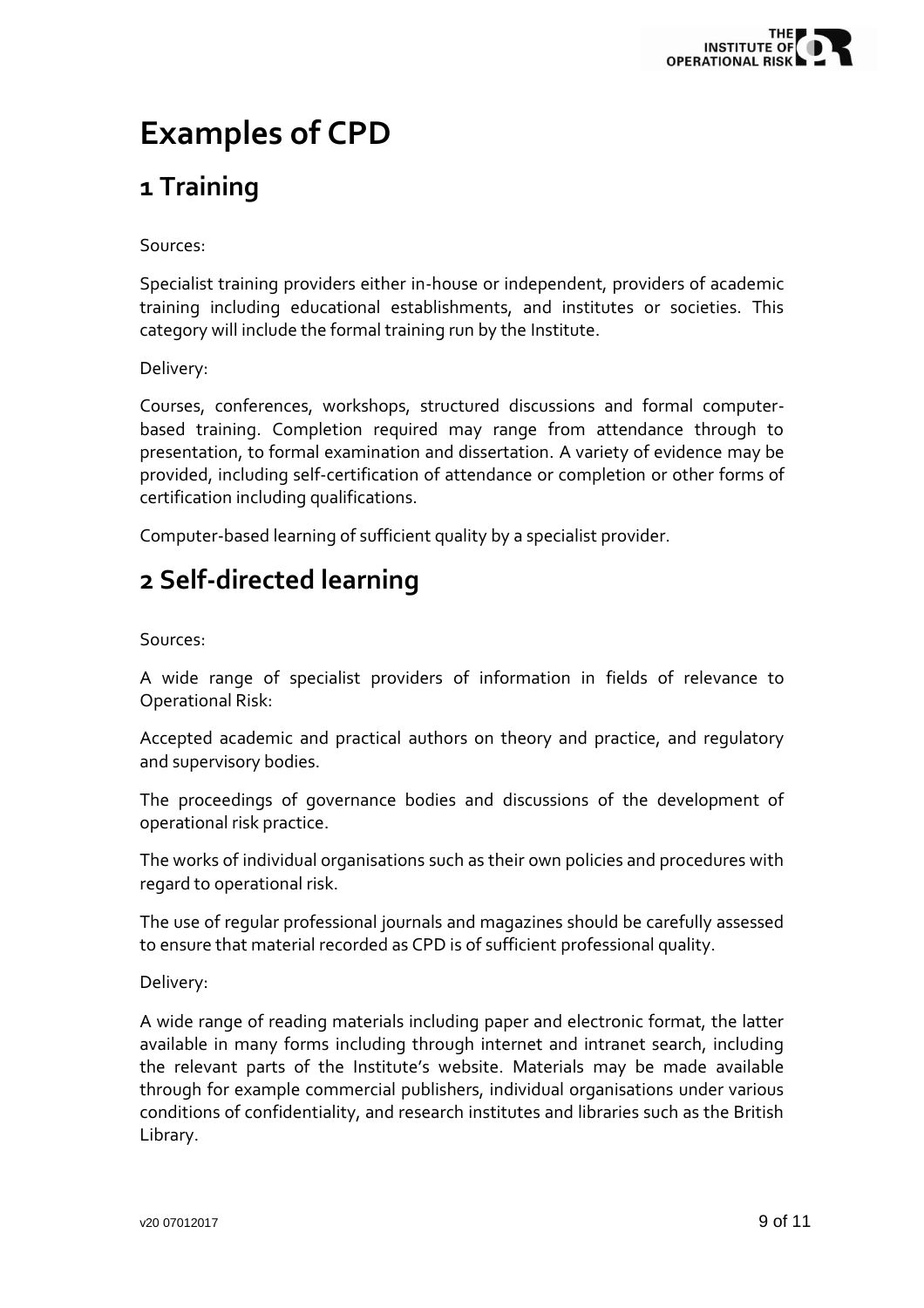

### **3 Development of Others**

#### Sources:

Research and lecture preparation, mentoring.

The results of self-directed learning are expressed in communication either as contributions to original research or in the preparation and presentation of lectures and other forms of training.

Contributions to the development of the discipline of Operational Risk Managment and the Institute.

Where members assume positions of responsibility such as attendance at committee meetings and contributions to work streams, then their experience and expertise in the field of operational risk is an important source of their authority.

Delivery:

All training roles can multiply actual training time by 5 to account for preparation. All posts of responsibility can multiply their contact time by 2 to account for preparation.

The Institute notes that self-certification allows this topic to be widely drawn. A member of the Institute without a formal post of responsibility or a formal teaching or training role can nevertheless take part in the development of others and further the development of the discipline of Operational Risk Management. Leadership is available at every level, and can assume the form of providing assistance and taking informal responsibility for the professional development of others such as work colleagues, providing some basic assistance at training events, and contributing to the growth in membership of the Institute.

#### **Activities not appropriate for CPD**

A wide range of 'business-as-usual' activities should not be entered on CPD logs:

Normal working activity, other than original research.

Use of basic non-technical journalism.

Social activities, including Institute dinners.

All non-technical discussions.

The fact of subscription to relevant journals is not sufficient to justify CPD, it is the appropriate and justified usage that is of relevance.